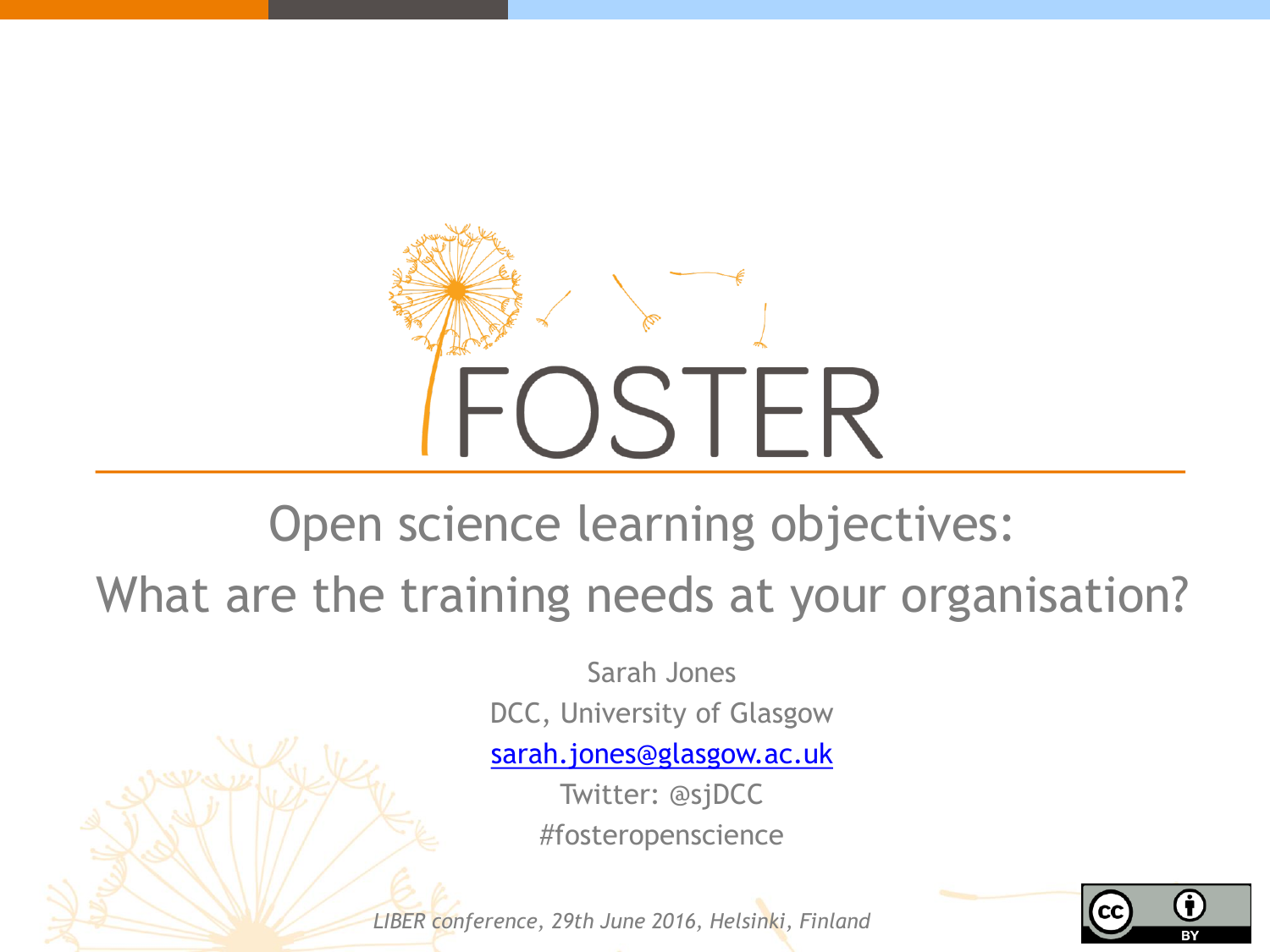# **30 minutes to brainstorm**

• Who will you be training?



- What topics should be covered?
- What do participants need to learn?
- How will you achieve the desired outcome?

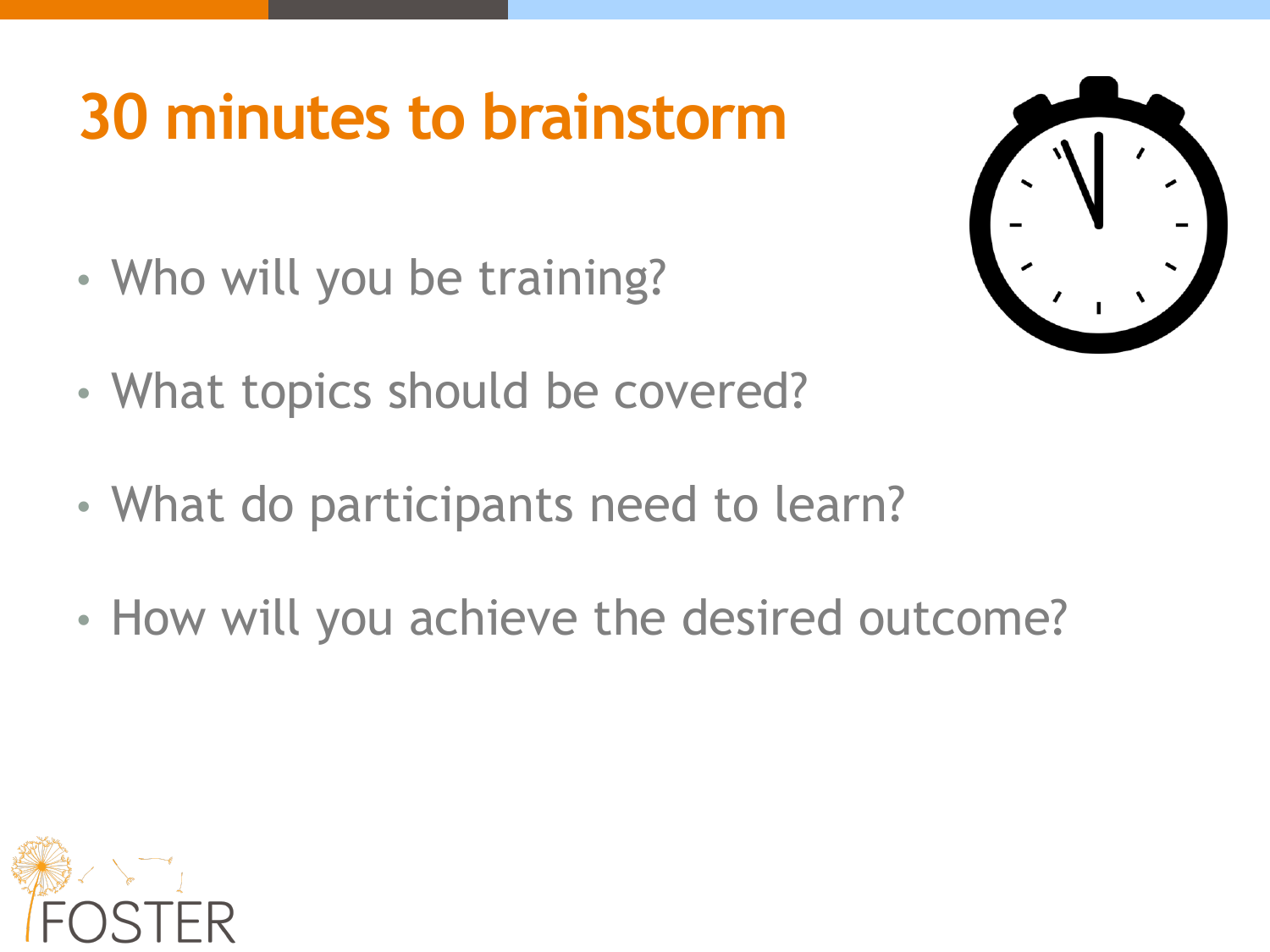# **Who will you be training?**

- Take 5 mins to discuss your target audience(s)
- Describe them in as much detail as possible
	- e.g. if you're targeting researchers, is it all researchers, early career researchers, PIs/people will new grants, certain disciplines…
- Think about their interests and what will persuade them to attend.



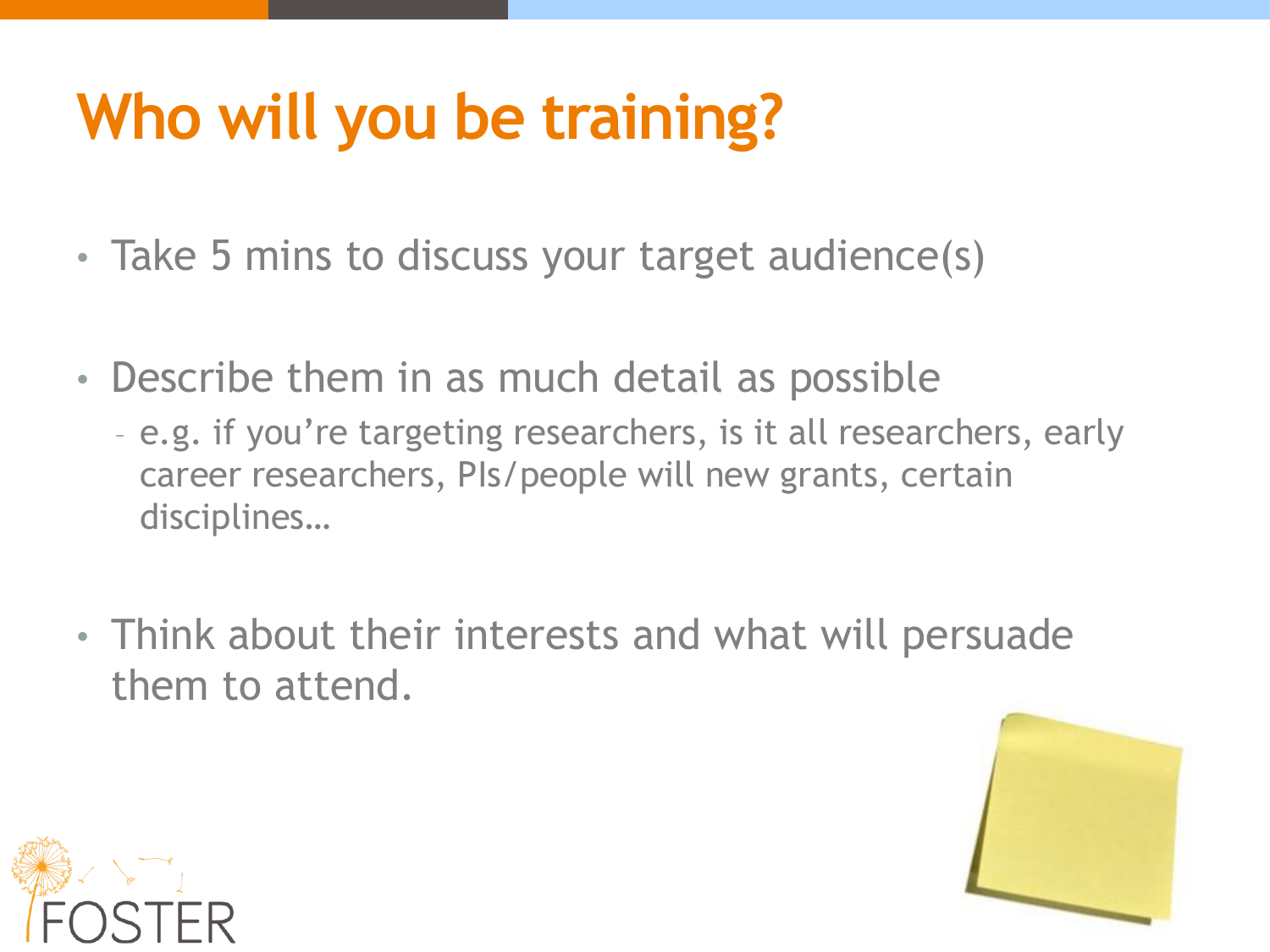# **What topics should be covered?**

- Take 5 mins to consider which topics should be covered
	- These may be things you feel the audience needs to know, topics you know interest them, or enquiries you've had…
- Again, try to be as specific as possible.
	- If you want people to learn about open access, in what sense do you mean? - the benefits and drivers, open access policy, how to publish open access, APCs…



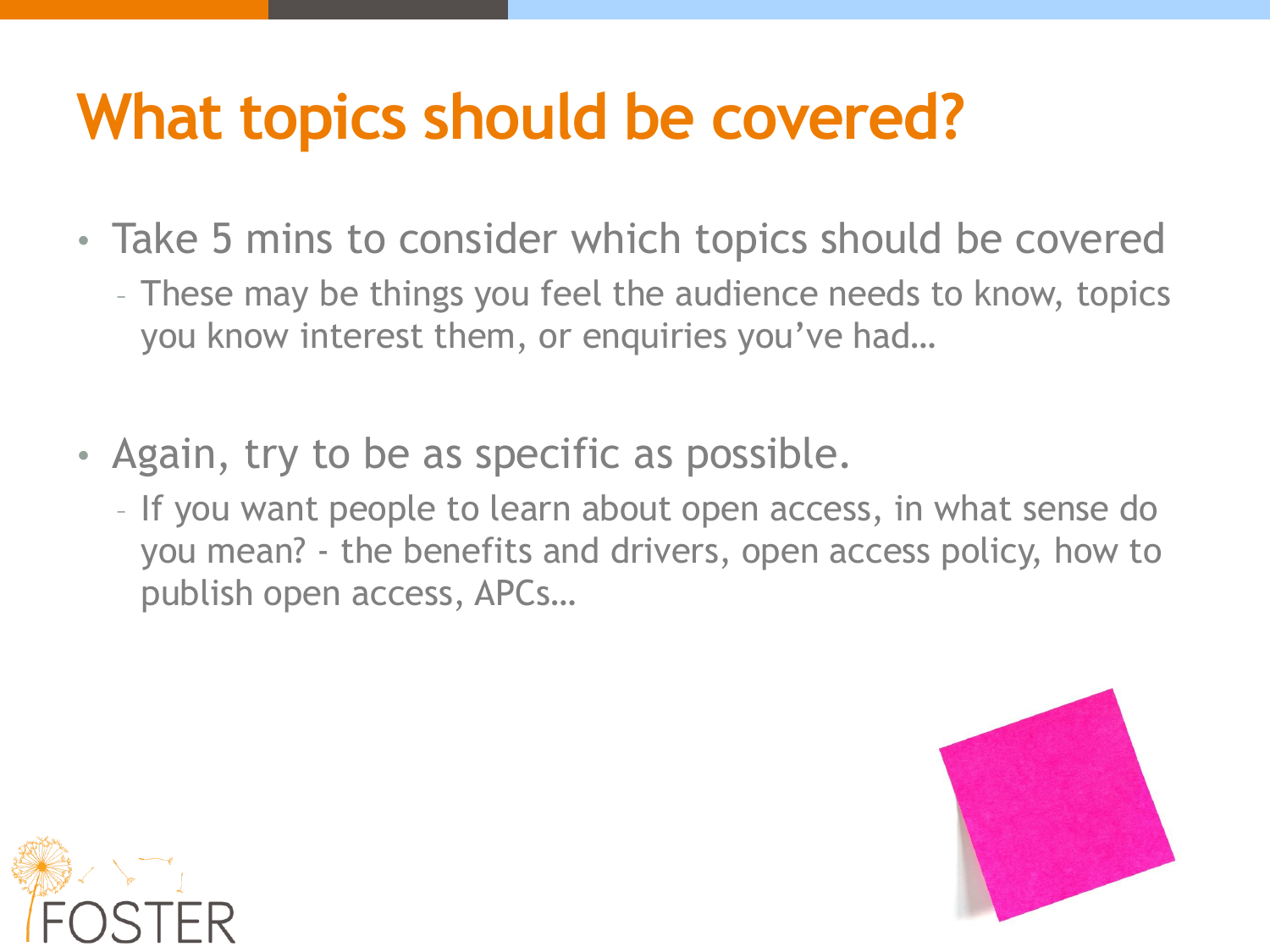# **What do participants need to learn?**

- Take 5 mins to think about the outcomes you hope for – What new knowledge or abilities should participants leave with?
- Use action words to describe these e.g. they should be able to define, understand, identify, evaluate, apply X…



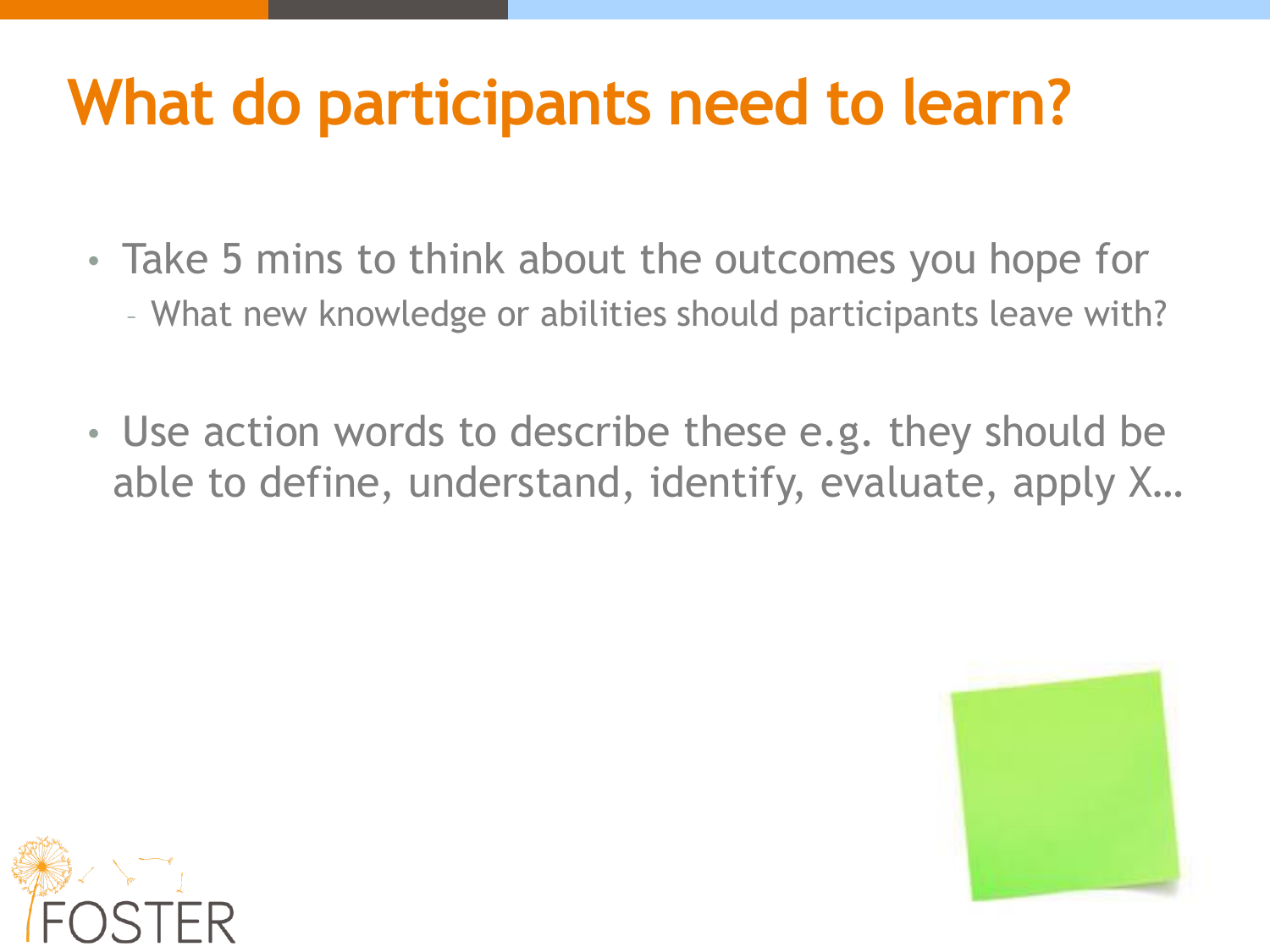## **Pull your ideas together**



e.g. teach Early Career Researchers about funder requirements for open access publications so they know how to find a repository and deposit their pre-print

Browse the FOSTER learning objectives table in your pack for ideas if needed

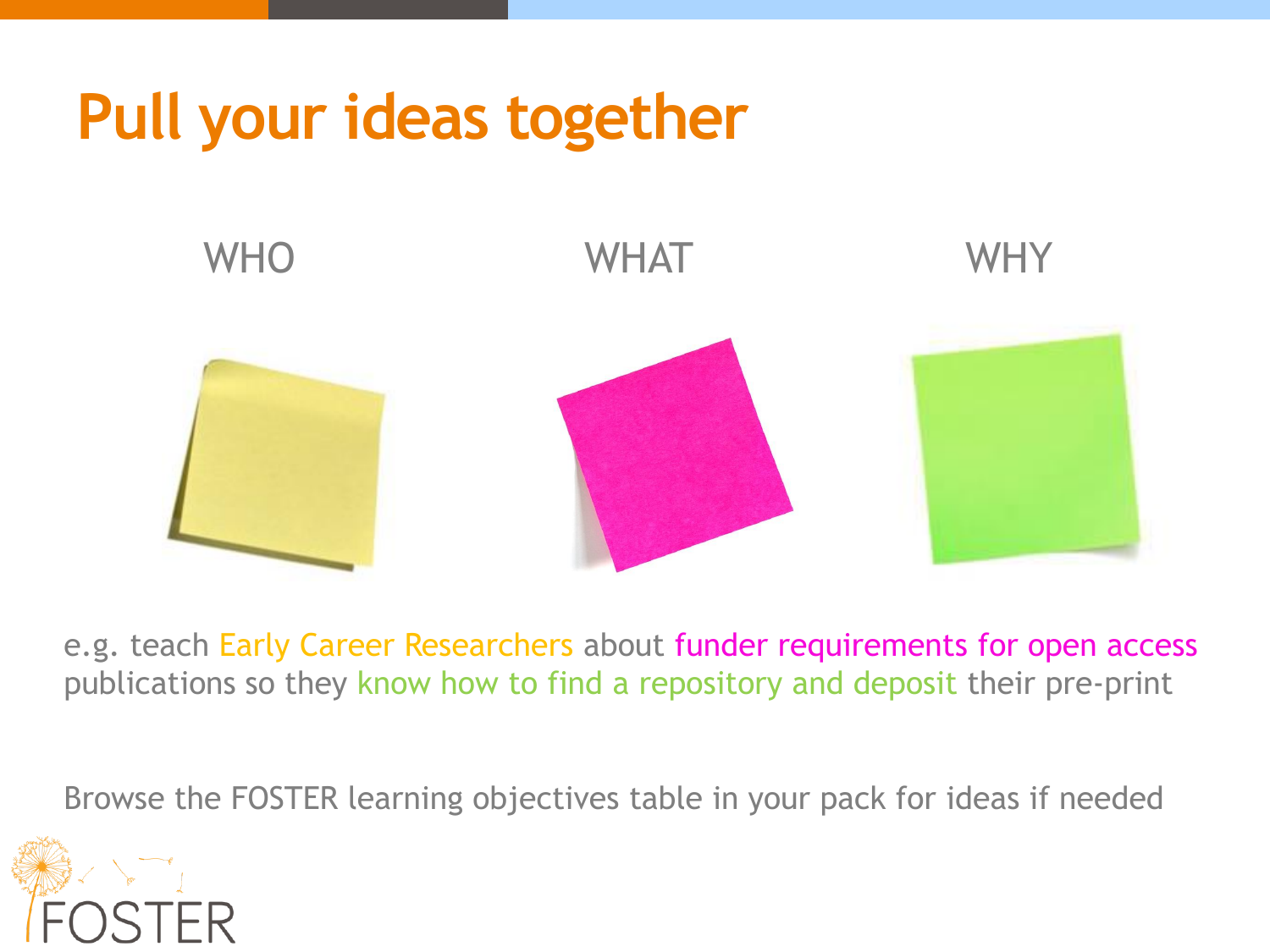#### **How will you achieve the desired outcome?**

- What do you know about your audience and their preferred teaching styles?
- Which methods and formats of courses will work best?
- Start to brainstorm ideas for potential content and approaches to feed into the next group activity